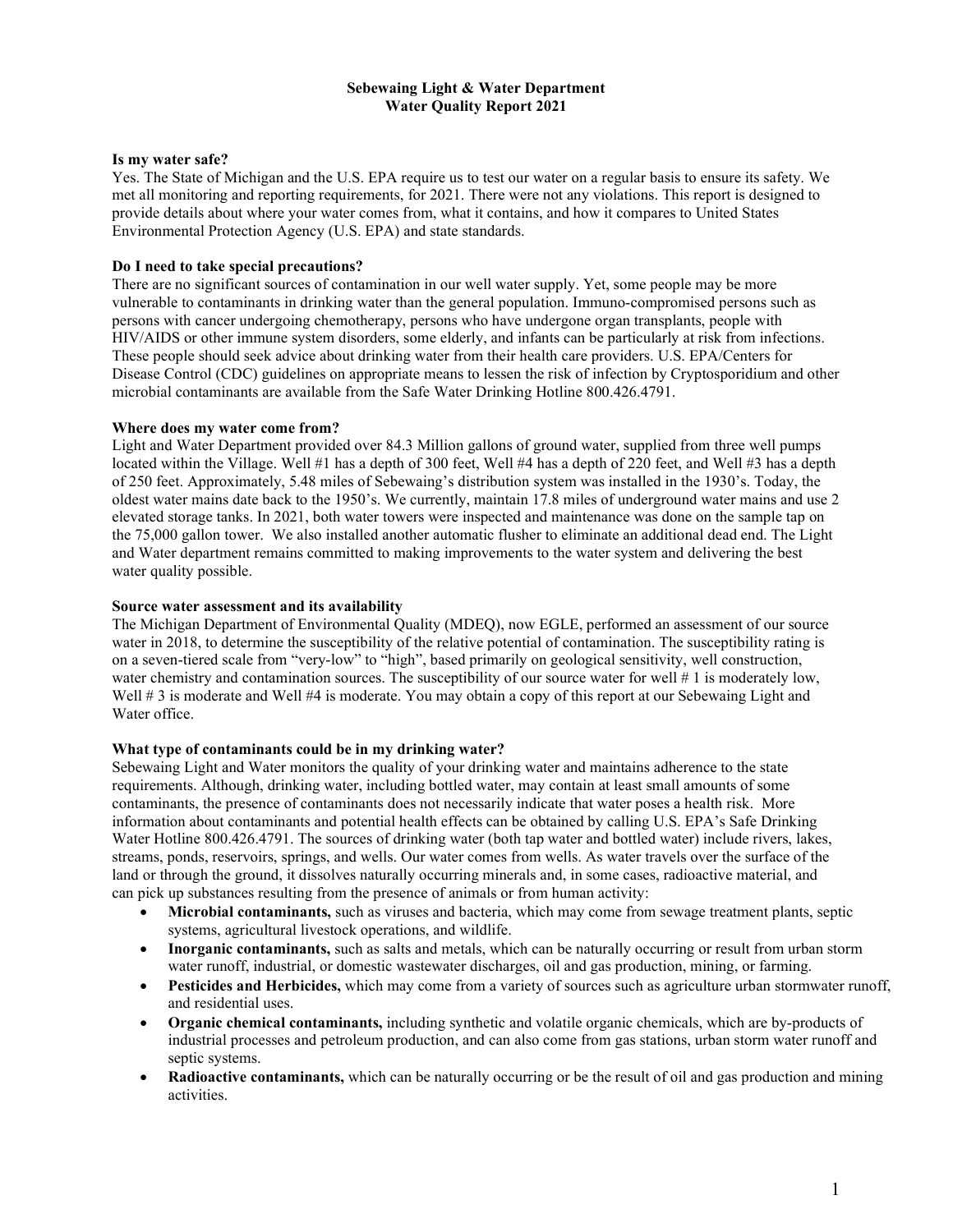# How can I get involved?

Call us for the next opportunity for public participation in decisions that affect our drinking water. The Light and Water Committee meets once a month, at the Village Office, 222 N Center St., Sebewaing, MI 48759, 989.883.2700. The Village Council Meetings are the third Monday, of every month, at 7:00pm, 222 N Center St., Sebewaing, MI 48759, 989.883.2150.

 $\mathcal{L}_\mathcal{L} = \{ \mathcal{L}_\mathcal{L} = \{ \mathcal{L}_\mathcal{L} = \{ \mathcal{L}_\mathcal{L} = \{ \mathcal{L}_\mathcal{L} = \{ \mathcal{L}_\mathcal{L} = \{ \mathcal{L}_\mathcal{L} = \{ \mathcal{L}_\mathcal{L} = \{ \mathcal{L}_\mathcal{L} = \{ \mathcal{L}_\mathcal{L} = \{ \mathcal{L}_\mathcal{L} = \{ \mathcal{L}_\mathcal{L} = \{ \mathcal{L}_\mathcal{L} = \{ \mathcal{L}_\mathcal{L} = \{ \mathcal{L}_\mathcal{$ 

# Water Quality Data

In order to ensure that tap water is safe to drink, the U.S. EPA prescribes regulations that limit the levels of certain contaminants in water provided by public water systems. The Federal Food and Drug Administration (FDA) regulations establish limits for contaminants in bottled water which must provide the same protection for public health. The table below lists all the drinking water contaminants that we detected during the 2021 calendar year. All sources of drinking water contain some naturally occurring contaminants. Removing all contaminants would be extremely expensive, and in most cases, would not provide increased protection of public health. A few, naturally occurring minerals may improve the taste of drinking water and have nutritional values at low levels. The State allows us to monitor for certain contaminants less than once per year because the concentrations of these contaminants are not expected to vary significantly from year to year. All of the data is representative of the water quality, but some are more than one year old.

Note: The EPA requires monitoring of over 80 drinking water contaminants. Below is the list of the contaminants found in your water. For a complete list, contact Sebewaing Light and Water Department.

| <b>Disinfectants</b>             |   |                   |                            |            |                       |                                            |
|----------------------------------|---|-------------------|----------------------------|------------|-----------------------|--------------------------------------------|
| Regulated<br><b>Contaminants</b> |   | <b>MRDL MRDLG</b> | Range of<br><b>Results</b> | <b>RAA</b> | Year<br><b>Tested</b> | <b>Typical Source of</b><br>Contaminant    |
| Chlorine (ppm)                   | 4 | 4                 | $0.19 - 0.93$              | 0.54       | 2021                  | Water additive used to<br>control microbes |

| <b>Inorganic Contaminants</b>                      |            |             |                               |                                            |                       |                                                                                                                 |  |
|----------------------------------------------------|------------|-------------|-------------------------------|--------------------------------------------|-----------------------|-----------------------------------------------------------------------------------------------------------------|--|
| <b>Regulated</b><br><b>Contaminants</b>            | <b>MCL</b> | <b>MCLG</b> | Range<br>of<br><b>Results</b> | <b>Highest</b><br>Level<br><b>Detected</b> | Year<br><b>Tested</b> | <b>Typical Source of</b><br>Contaminant                                                                         |  |
| Arsenic (ppb)                                      | 10         | $\theta$    | $0.0 - 4.0$                   | 4.0                                        | 2019                  | Erosion of natural deposits;<br>runoff from orchards, runoff<br>from glass and electronics<br>production wastes |  |
| Barium $(mg/L)$                                    | 2.0        | 2.0         | $0.0 - 0.04$                  | 0.04                                       | 2019<br>& 2021        | Erosion of natural deposits;<br>discharge of drilling wastes;<br>discharge of metal refineries                  |  |
| Selenium (ppb)                                     | 50         | 50          | $2.0 - 12.0$                  | 12.0                                       | 2019<br>& 2021        | Erosion of natural deposits;<br>discharge from petroleum<br>refineries; discharge from mines                    |  |
| Fluoride (mg/L)                                    | 4.0        | 4.0         | $0.66 - 0.74$                 | 0.74                                       | 2021                  | Erosion of natural deposits;<br>discharge from fertilizer and<br>aluminum factories                             |  |
| Sodium <sup>2</sup> (mg/L)                         | N/A        | N/A         | $190 - 440$                   | 440                                        | 2021                  | Erosion of natural deposits                                                                                     |  |
| <sup>2</sup> Sodium is not a regulated contaminant |            |             |                               |                                            |                       |                                                                                                                 |  |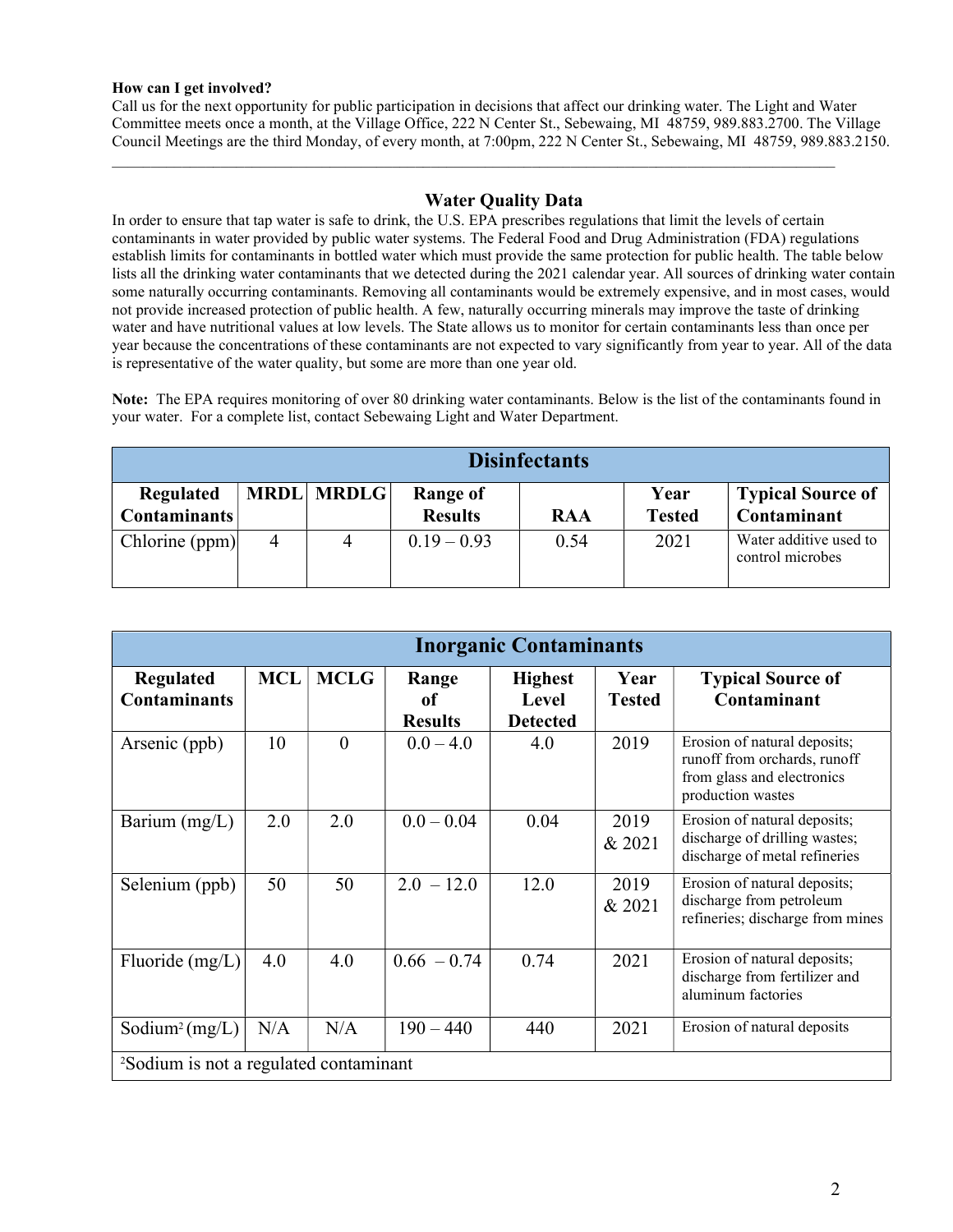| <b>Inorganic Contaminants Subject to Action Level (AL)</b>                                                   |                        |             |                            |                               |                                                             |                       |                                                                                                                                   |
|--------------------------------------------------------------------------------------------------------------|------------------------|-------------|----------------------------|-------------------------------|-------------------------------------------------------------|-----------------------|-----------------------------------------------------------------------------------------------------------------------------------|
| Inorganic<br><b>Contaminants</b><br>Subject to<br><b>Action Level</b>                                        | <b>Action</b><br>Level | <b>MCLG</b> | Your<br>Water <sup>4</sup> | Range<br>0f<br><b>Results</b> | Number of<br><b>Samples</b><br>Above<br><b>Action Level</b> | Year<br><b>Tested</b> | <b>Typical Source</b><br>of Contaminant                                                                                           |
| Lead (ppb)                                                                                                   | 15                     | $\theta$    | 9                          | $0.0 - 123$                   | $\overline{2}$                                              | 2020                  | Lead service lines,<br>corrosion of household<br>plumbing, including<br>fittings and fixtures;<br>erosion of natural<br>deposits; |
| Copper (ppm)                                                                                                 | 1.3                    | 1.3         | 0.3                        | $0.0 - 1.1$                   | $\Omega$                                                    | 2020                  | corrosion of household<br>plumbing systems;<br>erosion of natural<br>deposits                                                     |
| <sup>4</sup> Ninety (90) percent of the samples collected were at or below the level reported for our water. |                        |             |                            |                               |                                                             |                       |                                                                                                                                   |

| <b>Radionuclides</b>          |            |             |                                   |                          |                       |                                         |
|-------------------------------|------------|-------------|-----------------------------------|--------------------------|-----------------------|-----------------------------------------|
| <b>Regulated Contaminants</b> | <b>MCL</b> | <b>MCLG</b> | <b>Range of</b><br><b>Results</b> | Level<br><b>Detected</b> | Year<br><b>Tested</b> | <b>Typical Source</b><br>of Contaminant |
| Alpha Particles $(pCi/L)$     | 15         | $\theta$    | $0.0 - 13.3$                      | 13.3                     | 2016, 2018,<br>& 2021 | Erosion of natural<br>deposits          |
| Combined Radium $(pCi/L)$     | 5          | $\theta$    | $0.0 - 4.4$                       | 4.4                      | 2016, 2018,<br>& 2019 | Erosion of natural<br>deposits          |

# Additional Unregulated Contaminants

Unregulated contaminants are those for which the U.S. EPA has not established drinking water standards. Monitoring helps the U.S. EPA to determine where certain contaminants occur and whether regulation of those contaminants is needed.

| <b>Unregulated Contaminants</b>      | <b>Average Level</b><br><b>Detected</b> | Range of<br><b>Results</b> | Year<br><b>Tested</b> |
|--------------------------------------|-----------------------------------------|----------------------------|-----------------------|
| Chloride (mg/L)                      | 486                                     | $305 - 827$                | 2021                  |
| Iron (automated) (ppb)               | 407                                     | $340 - 440$                | 2021                  |
| Sulfate $(mg/L)$                     | 174                                     | $85 - 336$                 | 2021                  |
| Hardness as Calcium Carbonate (mg/L) | 438                                     | $294 - 698$                | 2021                  |
| Calcium $(mg/L)$                     | 124                                     | $83 - 200$                 | 2021                  |
| Magnesium $(mg/L)$                   | 31                                      | $21 - 48$                  | 2021                  |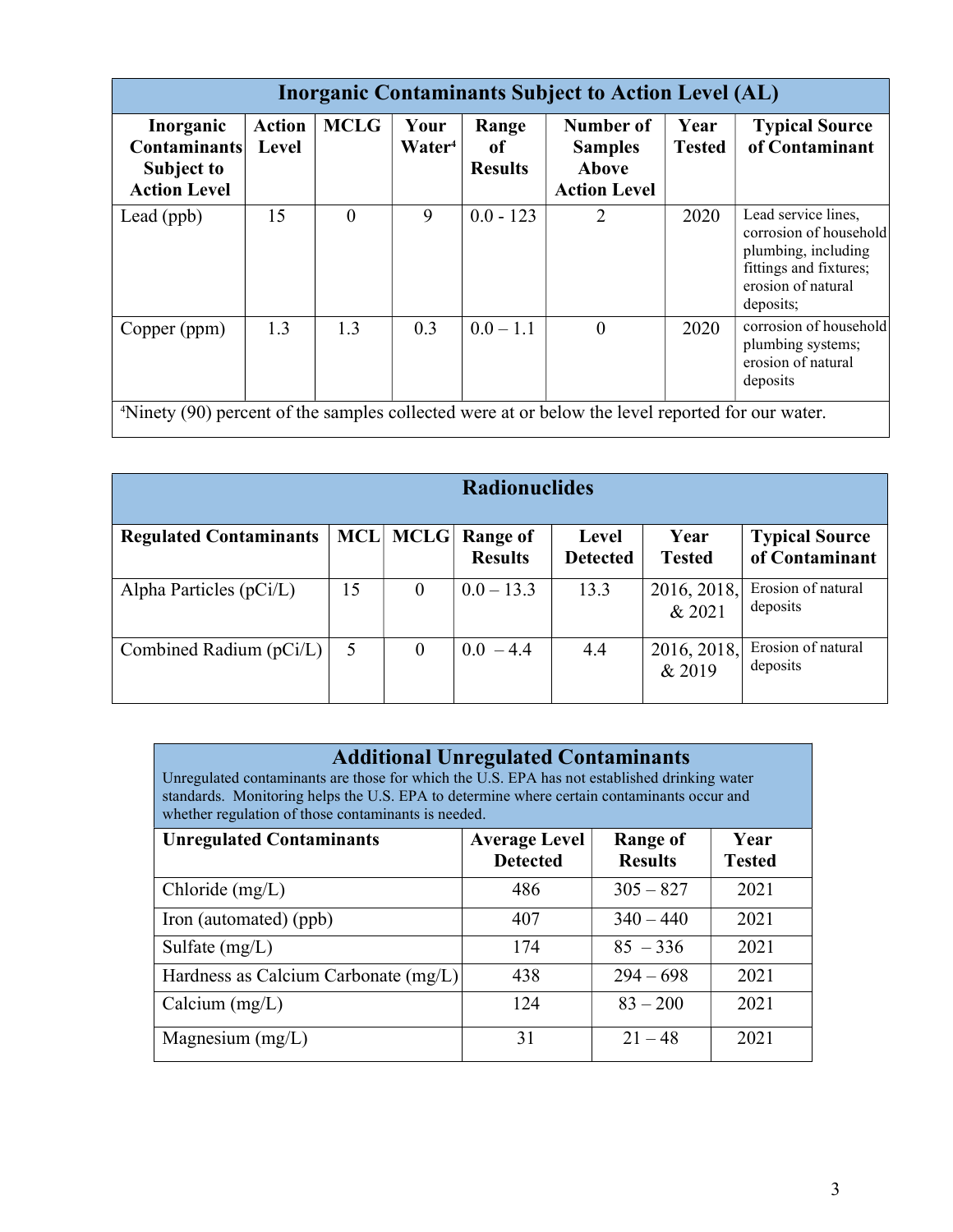# Health Effects:

Lead--- If present, elevated levels of lead can cause serious health problems, especially for pregnant women and young children. Lead in drinking water is primarily from materials and components associated with service lines and home plumbing. Sebewaing Light & Water Dept. is responsible for providing high quality drinking water but cannot control the variety of materials used in plumbing components. When your water has been sitting for several hours, you can minimize the potential for lead exposure by flushing your tap for 30 seconds to 2 minutes before using water for drinking or cooking. If you are concerned about lead in your water, you may wish to have your water tested. Information on lead in drinking water, testing methods, and steps you can take to minimize exposure is available from the Safe Drinking Water Hotline 800.426.4791 or at http://www.epa.gov/safewater/lead

Infants and children who drink water containing lead could experience delays in their physical or mental development. Children could show slight deficits in attention span and learning abilities. Adults who drink this water over many years could develop kidney problems or high blood pressure.

Copper--- Copper is an essential nutrient, but some people who drink water containing copper in excess of the action level, over a relatively short amount of time could experience gastrointestinal distress. Some people who drink water containing copper, in excess of the action level, over many years could suffer liver and kidney damage. People with Wilson's Disease should consult their personal doctor.

Arsenic--- Some people who drink water containing arsenic, in excess, of the MCL, over many years could experience skin damage or problems with their circulatory system and may have an increased risk of getting cancer.

Barium--- Some people who drink water containing barium, in excess, of the MCL, over many years could experience an increase in their blood pressure.

Fluoride--- Water additive which promotes strong teeth

Selenium--- Selenium is an essential nutrient. However, some people who drink water containing selenium, in excess, of the MCL, over many years could experience hair or fingernail losses, numbness in fingers or toes, or problems with their circulation.

Sodium---High levels of salt intake may be associated with hypertension in some individuals

Alpha Particles---Increased risk of cancer

Combined Radium--- Increased risk of cancer

Chlorine---Eye/nose irritation; stomach discomfort

Please share this information with all the other people who drink this water, especially those who may not have received this notice directly. You can do this by posting this notice in a public place or distributing copies by hand or mail.